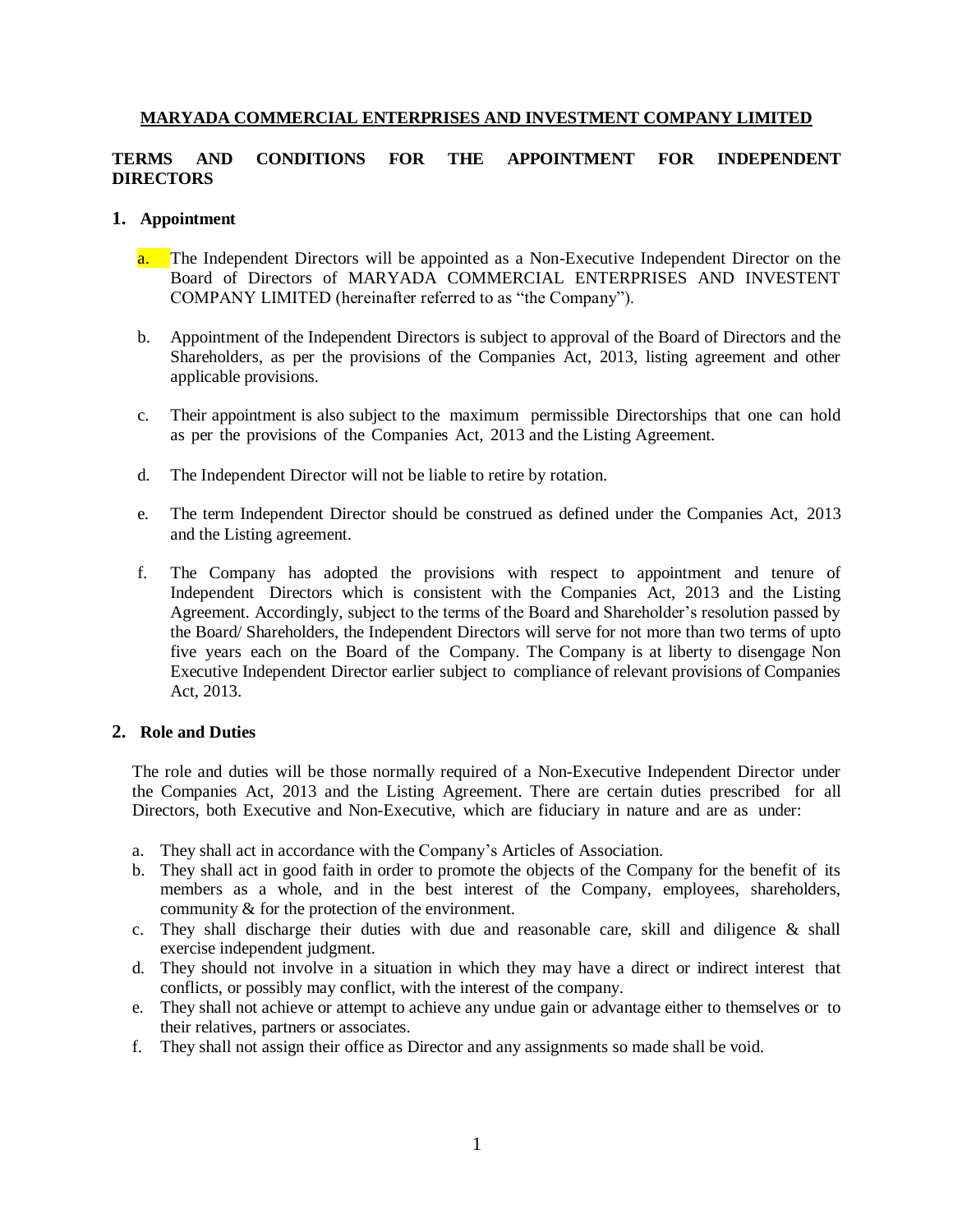### **3. Status of Appointment**

The Independent Director will not be an employee of the Company and this letter shall not constitute a contract of employment.

#### **4. Board Committees**

As advised by the Board, during the tenure of office, the Independent Director may be required to serve on one or more of the Committees of the Board established by the Company. Upon any such appointment to any one or more Committees, they will be provided with the appropriate Committee charter which sets out the functions of that Committee.

## **5. Directors' Fees**

- a. The Independent Director will be paid such remuneration by way of sitting fees for meetings of the Board and its Committees as may be decided by the Board and approved by such other persons/Authorities as may be required from time to time.
- b. For the period of their appointment, the Company shall reimburse them for travel, hotel and other incidental expenses incurred by them in the performance of their roles and duties for the Company.
- c. An independent director shall not be entitled to any stock option and shall not be covered by any pension scheme.

### **6. Code of Conduct**

- a. The Independent Director shall adhere to the Code of Conduct for Board Members and Senior Management Personnel, as framed by the Company and amended from time to time.
- b. The Independent Director shall also follow all the provisions of the Code of Conduct as per Schedule IV of the Companies Act, 2013 and other applicable provisions.

## **7. Conflict of Interest**

It is accepted and acknowledged that the Independent Director may have business interests other than those of the Company. As a condition to their appointment commencing, they are required to declare any such directorships, appointments and interests to the Board in writing in the prescribed form at the time of their appointment and first board meeting of every financial year or whenever there is any change in such disclosures already made.

#### **8. Confidentiality**

All information acquired during the tenure of appointment is confidential to the Company and should not be released, either during the appointment or following termination (by whatever means) to third parties without prior clearance from the Chairman unless required by law or by the rules of any stock exchange or regulatory body. On reasonable request, the Independent Director shall surrender any documents and other materials made available to them by the Company.